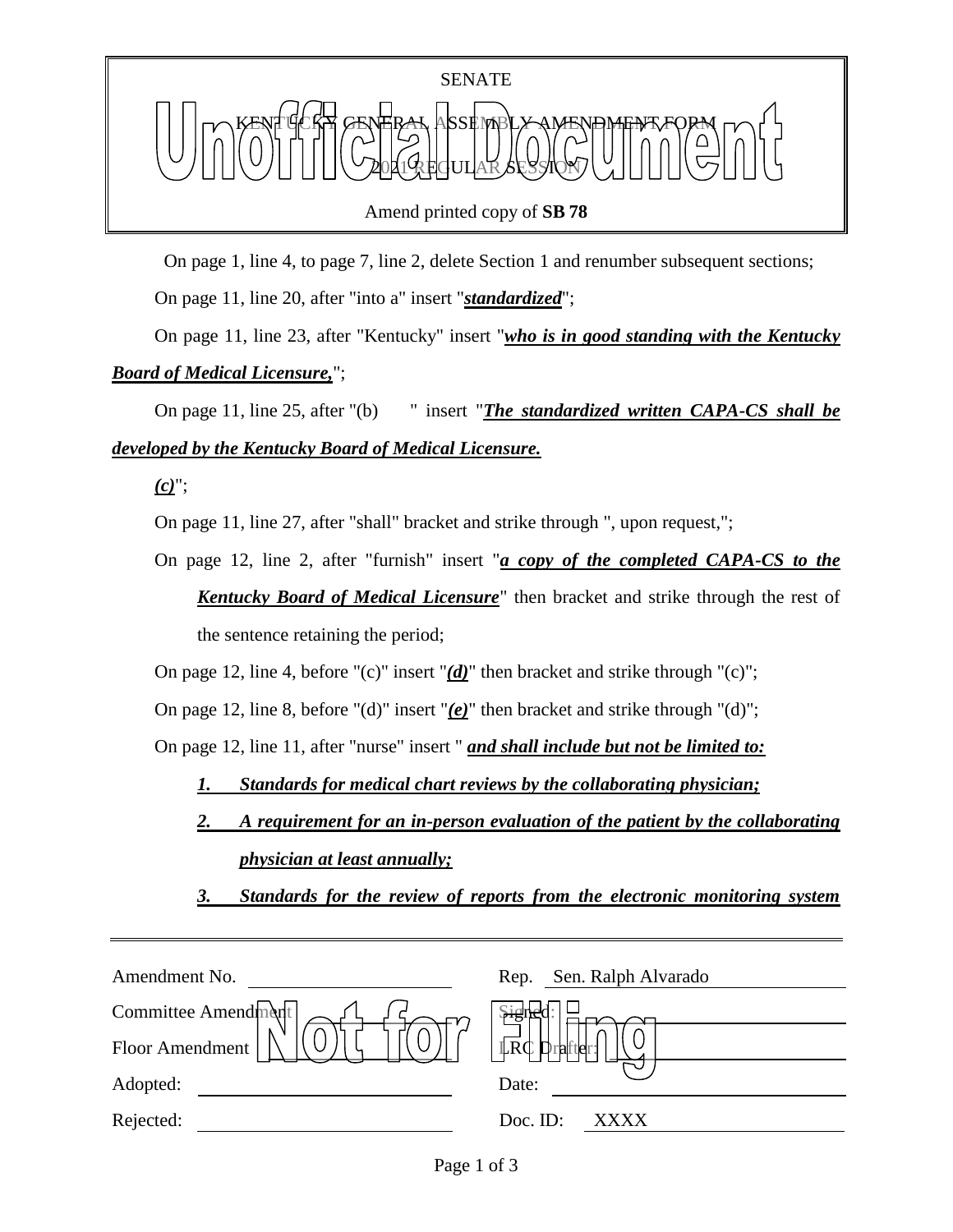

*established under KRS 218A.202 for each patient receiving controlled substances under the collaborative agreement; and*

- *4. A schedule for, at a minimum, quarterly meetings between the collaborating physician and the advanced practice registered nurse to review and discuss:*
	- *a. The status of the CAPA-CS;*
	- *b. A list of any controlled substances that shall not be covered by the collaborative agreement;*
	- *c. Any restrictions on quantities of controlled substances to be prescribed pursuant to the CAPA-CS; and*
	- *d. Specific instances when an advanced practice registered nurse shall communicate with the physician prior to prescribing a controlled substance*";
- On page 12, line 12, before "(e)" insert "*(f)*" and bracket and strike through "(e)";
- On page 12, line 15, before "(f)" insert "*(g)*" and bracket and strike through "(f)";
- On page 12, line 18, before " $(g)$ " insert " $(h)$ " and bracket and strike through " $(g)$ ";
- On page 12, line 18, after "(g)" delete the bracket and strike through to line 26;
- On page 12, line 26, before " $(h)$ ]" insert " $(i)$ " then bracket and strike through " $(h)$ ";
- On page 13, line 1, at the beginning of the line insert "*United States*" then bracket and strike through "U.S.";
- On page 13, at the beginning of line 2, delete " $(h)$ " and insert in lieu thereof " $(i)$ ";
- On page 13, at the beginning of line 6, delete " $(i)$ " and insert in lieu thereof " $(k)$ ";
- On page 13, line 24, after "*completed*" delete "*four (4)*" and insert in lieu thereof "*eight (8)*";
- On page 14, line 3, after "*specialists, the*" delete "*four (4)*" and insert in lieu thereof "*eight (8)*";